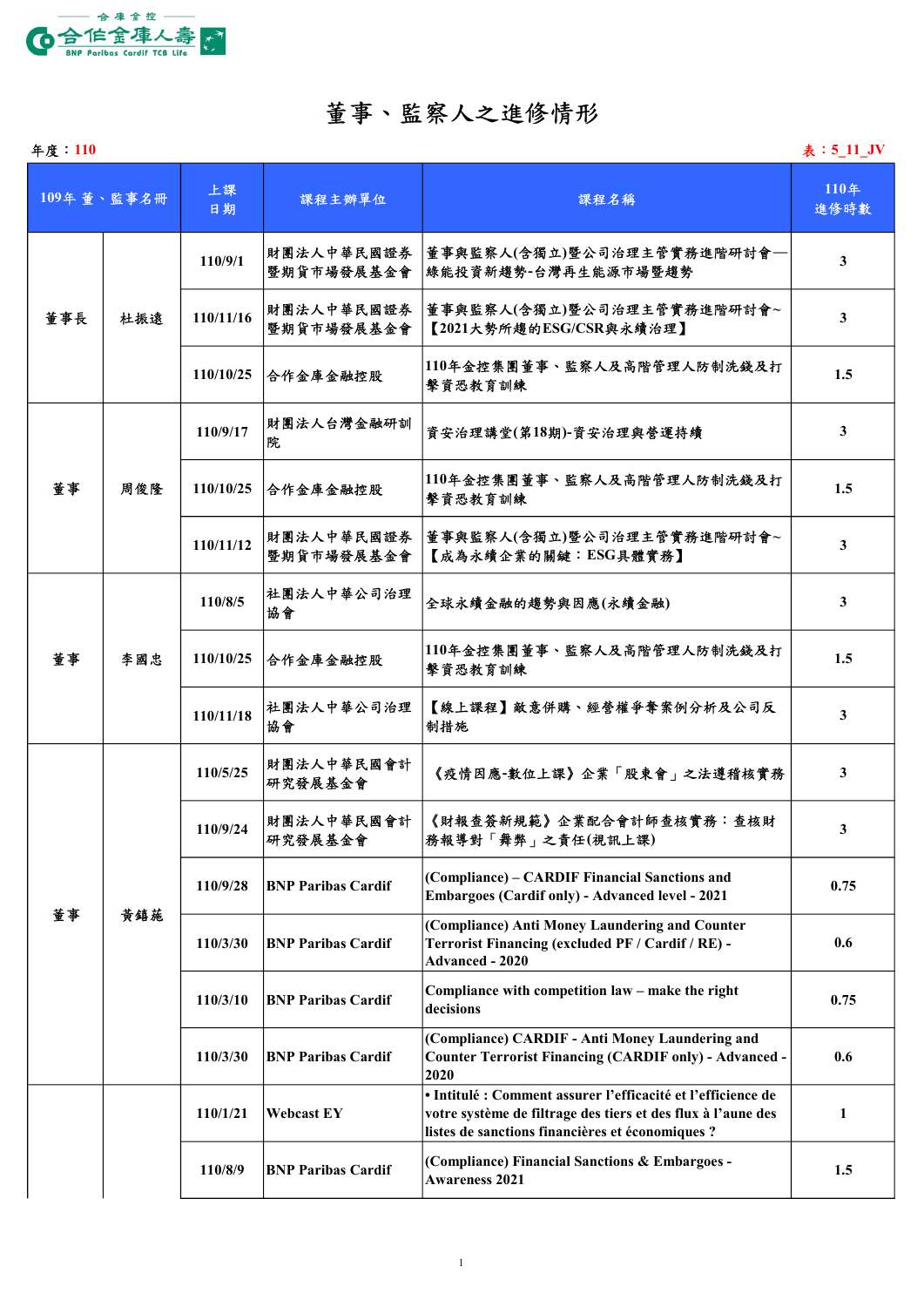

## 董事、監察人之進修情形

| 年度: 110 |            |           |                            |                                                                                                                               | 表: 5_11_JV   |
|---------|------------|-----------|----------------------------|-------------------------------------------------------------------------------------------------------------------------------|--------------|
|         | 109年董、監事名冊 | 上課<br>日期  | 課程主辦單位                     | 課程名稱                                                                                                                          | 110年<br>進修時數 |
| 董事      | 畢炯華        | 110/7/7   | <b>BNP Paribas Cardif</b>  | <b>Board Governance and Regulatory Expectations (Starts</b><br>6/21/2021                                                      | 1            |
|         |            | 110/6/14  | <b>BNP Paribas Cardif</b>  | <b>Board Governance and Regulatory Expectations (Starts</b><br>6/14/2021                                                      | 1            |
|         |            | 110/5/31  | <b>BNP Paribas Cardif</b>  | <b>Personal Data Protection Awareness</b>                                                                                     | 0.5          |
|         |            | 110/3/9   | <b>BNP Paribas Cardif</b>  | <b>Compliance) Anti Money Laundering and Counter</b><br><b>Terrorist Financing - Awareness - 2020</b>                         | 0.5          |
|         |            | 110/3/9   | <b>BNP Paribas Cardif</b>  | Compliance with competition law - make the right<br>decisions                                                                 | 0.5          |
|         |            | 110/6/16  | <b>Financial Times(FT)</b> | <b>NED Conversations-Making better cyber risk</b><br>management decisions                                                     | 1            |
|         |            | 110/5/19  | <b>Grant Thornton</b>      | <b>Resilience (Grant Thornton Financial Services NEDs</b><br>Network)                                                         | 1            |
|         |            | 110/4/21  | <b>Grant Thornton</b>      | <b>Regulatory Horizon (Grant Thornton Financial Services</b><br><b>NEDs Network)</b>                                          | 1            |
|         |            | 110/10/25 | <b>PwC-CPE</b>             | Boards and cyber risk oversight                                                                                               | 1            |
|         |            | 110/12/9  | <b>PwC-CPE</b>             | Plain English Accounting approaching the 2021 year end<br>financial reporting season audit committee webcast                  | 1.5          |
| 董事      | 丘舒盈        | 110/3/16  | 社團法人中華公司治理<br>協會           | 洗錢案例及前置犯罪(含內線交易)分析                                                                                                            | 3            |
|         |            | 110/10/4  | 財團法人保險事業發展<br>中心           | 董事與監察人(含獨立)暨公司治理主管公司治理專題講座<br>(110年第十八期)-綠色金融新趨勢-再生能源產業:太陽<br>光電金融業務商機                                                        | $\mathbf{3}$ |
|         |            | 110/2/15  | <b>BNP Paribas Cardif</b>  | (Compliance) Anti Money Laundering and Counter<br>Terrorist Financing (excluded PF / Cardif / RE) -<br><b>Advanced - 2020</b> | 0.75         |
|         |            | 110/2/15  | <b>BNP Paribas Cardif</b>  | (Compliance) CARDIF - Anti Money Laundering and<br><b>Counter Terrorist Financing (CARDIF only) - Advanced -</b><br>2020      | 0.75         |
| 獨立董事    | 劉美纓        | 110/8/19  | 財團法人中華民國證券<br>暨期貨市場發展基金會   | 【AVM對管理決策之影響】~董事與監察人(含獨立)暨公<br>司治理主管實務進階研討會                                                                                   | $\mathbf{3}$ |
|         |            | 110/8/12  | 財團法人保險事業發展<br>中心           | 【遠距教學】董事與監察人(含獨立)暨公司治理主管公司<br>治理專題講座(110年第十四期)-資安治理-從公司治理的<br>角度看公司內部資訊安全制度的良窳                                                | $\mathbf{3}$ |
|         |            | 110/10/25 | 合作金庫金融控股                   | 110年金控集團董事、監察人及高階管理人防制洗錢及打<br>擊資恐教育訓練                                                                                         | 1.5          |